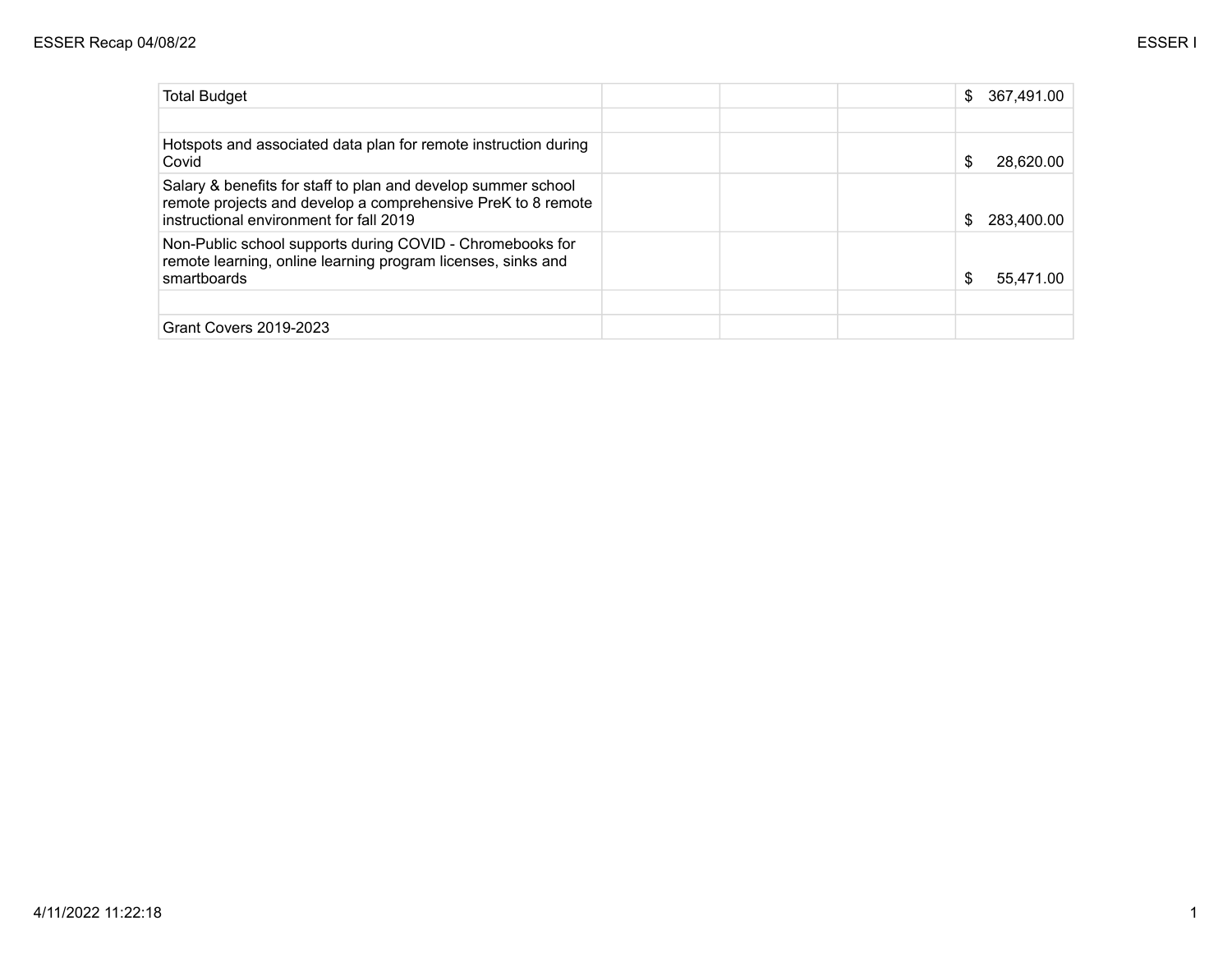| <b>Total Grant</b>                                                                                                                                                                             |  | \$1,425,134.00    |
|------------------------------------------------------------------------------------------------------------------------------------------------------------------------------------------------|--|-------------------|
|                                                                                                                                                                                                |  |                   |
| Salaries & benefits for 6 full time staff to support remore instruction SY20-21 and<br>stipends for instructional learning lab summer program                                                  |  | S<br>460,480.00   |
| Hotspots and associated service, 1 special ed contracted teacher and online<br>licensing of supplemental student learning programs                                                             |  | 209,245.00<br>\$  |
| Library & Youth Servies programming for summer supplemental learning and<br>activities-based programming for SY20/21                                                                           |  | \$<br>50,000.00   |
| Temporary nurse for Sept -Dec 2020                                                                                                                                                             |  | \$<br>15,708.00   |
| Certified staff stipends & benefits to develop online learning programs for summer<br>school 2020                                                                                              |  | \$<br>31,391.00   |
| Salary and benefits for two (2) administrators to serve as co-principals of remote<br>schooling SY20/21 and one (1) Special Ed supervisor                                                      |  | \$<br>56,511.00   |
| Salary and benefits for seven (7) temporary custodians hired due to the pandemic                                                                                                               |  | 218,168.00<br>\$  |
| Desk dividers, masks, cleaning supplies, air quality safety consultation, furniture<br>moving services (to create social distancing space), teaching & student supplies for<br>hybrid learning |  | \$<br>80,955.00   |
| Afterschool learning lab transportation                                                                                                                                                        |  | 302,676.00<br>\$. |
|                                                                                                                                                                                                |  |                   |
| <b>Grant Covers 2020-2023</b>                                                                                                                                                                  |  |                   |